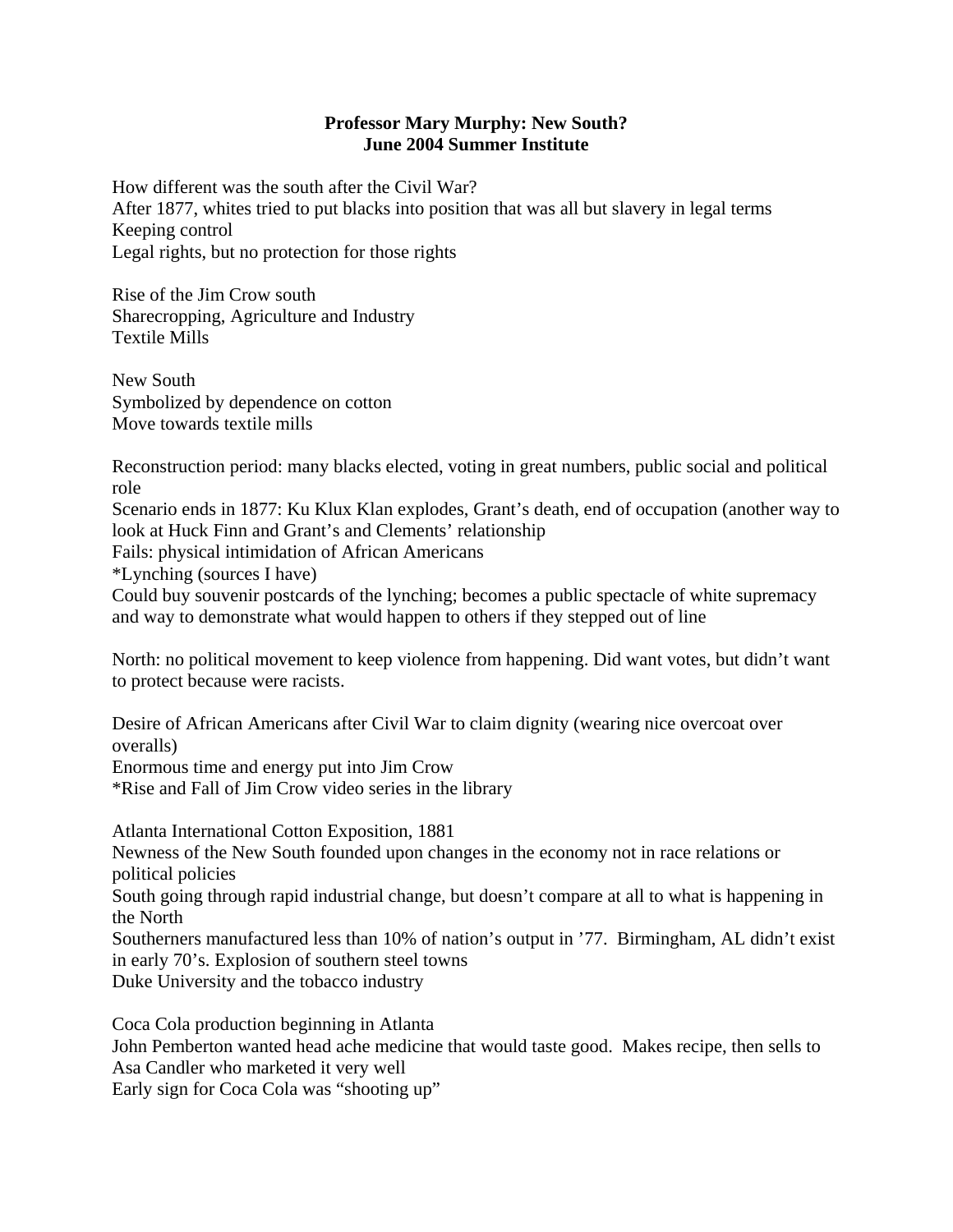Railroads of a different gauge and had to make a standard gauge

Wages much lower in the South 1860-1900 declined from 72% of national average to 51% per capita income For all the dependence on cotton, cotton is falling Greater numbers of whites and blacks are becoming poorer Southern industrial workers earning half the national industrial wage Good for capitalists, but poorly paid workers do not pay for goods, can't pay taxes to support public work systems Immigrants that look to America as land of promise do not come to south Anglo-American and African American society

Still too dependent on cotton Before civil war, south fed itself, after civil war (people acquiring more capital) south has to import food 25 years after the war, people aren't growing enough food Shift comes at the same time cotton becomes a major cash crop in other parts of the world, Brazil and Egypt 5c cotton, 40 c meat, how in the world can a poor man eat?

Share wages emerged after the civil war

Paid ex-slaves to work the land, not paid in cash but in a portion of the produce

Former slaves wanted it to be a system of partnership between themselves and owners of the land Many worked for the same plantations in the same manner

Wanted to work at own pace, have say in how crop is done

Wanted women out of the fields  $(19<sup>th</sup>$  century women and gender ideals)

Wanted women to replicate what the ideal American family should be

Men wanted to be the providers gain the manly status

Landowners wanted it to remain the same

Created conflict

Large plantation owners in late 60's, start renting the land to blacks

Can pay with a share of crop at end of the season

African Americans had more control over their work. Still a system maintained by "riders"

making sure that things are being done properly

Found out all had to work

Seed, tools, supplies, and land by African Americans from the landowner (don't want to learn math, etc because will realize being "taken") deducted at the end of the year

White landowners write contract to maintain their control

Legal ease of the contract (cultural)

So many loopholes that easy to break contract and "lose"

Couldn't make any money until owner paid in full; owner decides where left over is to be sold

Big distinction in post-reconstruction America is the division of class